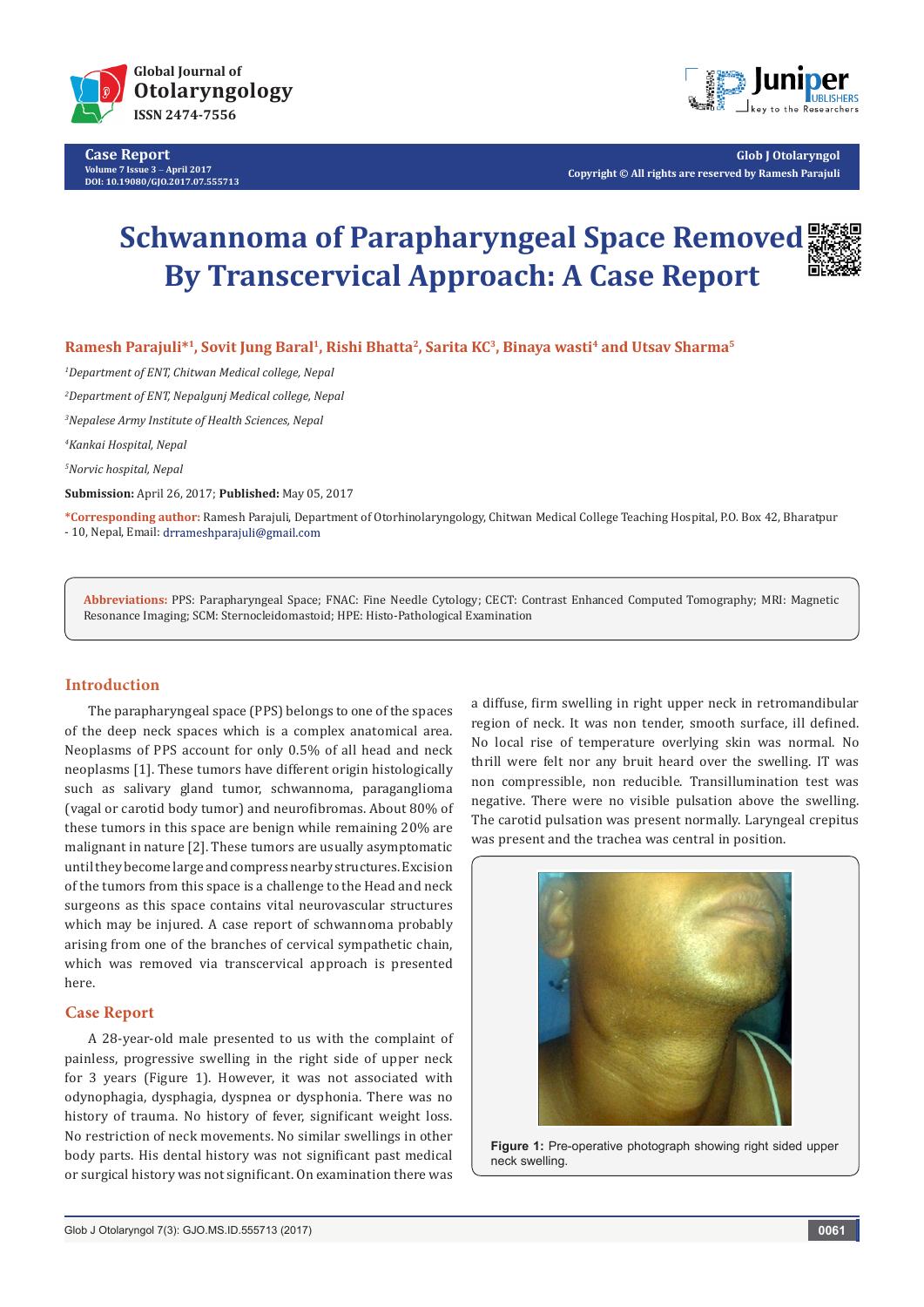On examination of oral cavity and oropharynx tonsils were normal in position. No any bulge was seen in the lateral and superior wall of oropharynx. The gag reflex was normal. Indirect laryngoscopic examination showed normally mobile vocal cords. Examination of cranial nerves was normal. Based on the history and physical examination a provisional diagnosis of right parapharyngeal mass was made. Ultrasonography suspected it as a tumor of vascular origin. However Fine needle cytology (FNAC) revealed it as a neurogenic tumor. Contrast enhanced computed tomography (CECT) was suggestive of vascular mass in right PPS displacing the carotid artery antero-laterally (Figure 2). Magnetic resonance imaging (MRI) was not done as the patient could not afford it financially. Patient was then planned for sugery. Intraoperatively a horizontal skin incision was made along the skin crease 2 cm below the angle of mandible extending from midline to the anterior border of sternocleidomastoid (SCM) muscle on right side.



Figure 2: CT scan of neck, coronal and axial views showing well defined mass occupying the PPS.



**Figure 3:** Intra-operative photograph (After excision of mass).

Subplatysmal flaps were elevated both superiorly and inferiorly. Blunt dissection was carried out palpating the mass (Figure 3). The SCM was retracted posteriorly and the carotid vessel was retracted anteriorly. Hypoglossal nerve was retracted superiorly. Vagal nerve was found to be located normal in the posterior compartment of the carotid sheath without any identifiable branch to the mass. However there was a small nerve twig attached to the mass postero-superiorly. There was a potato like encapsulated, oval mass which was freed from all around with finger dissection (Figure 4). On cut section it was homogenous in appearance (Figure 5). Specimen was then sent for histopathological examination (HPE). The patient had uneventful recovery. He was then discharged on 6th post operative day after stitch removal. His HPE report was suggestive of schwannoma of parapharyngeal space.



**Figure 4:** The excised surgical specimen.



Figure 5: Cut section of the mass.

#### **Discussion**

Parapharyngeal space is a potential space that has a shape of an inverted pyramid. The base of the pyramid is the skull base while the apex is at the greater horn of hyoid bone. The PPS is further divided into 2 compartments these are pre and post styloid compartments. The pre-styloid compartment contains fat, retromandibular portion of the deep lobe of parotid gland,minor salivary gland, ascending pharyngeal artery and pharyngeal venous plexus. The post-styloid compartment contains important neurovascular structures such as internal carotid artery, internal jugular vein, IX,X,XI and XII cranial nerves, cervical sympathetic chain, lymph nodes and glomus bodies.

Usually the patient with PPS lesions is asymptomatic except for a slowly enlarging bulge behind the angle of mouth externally.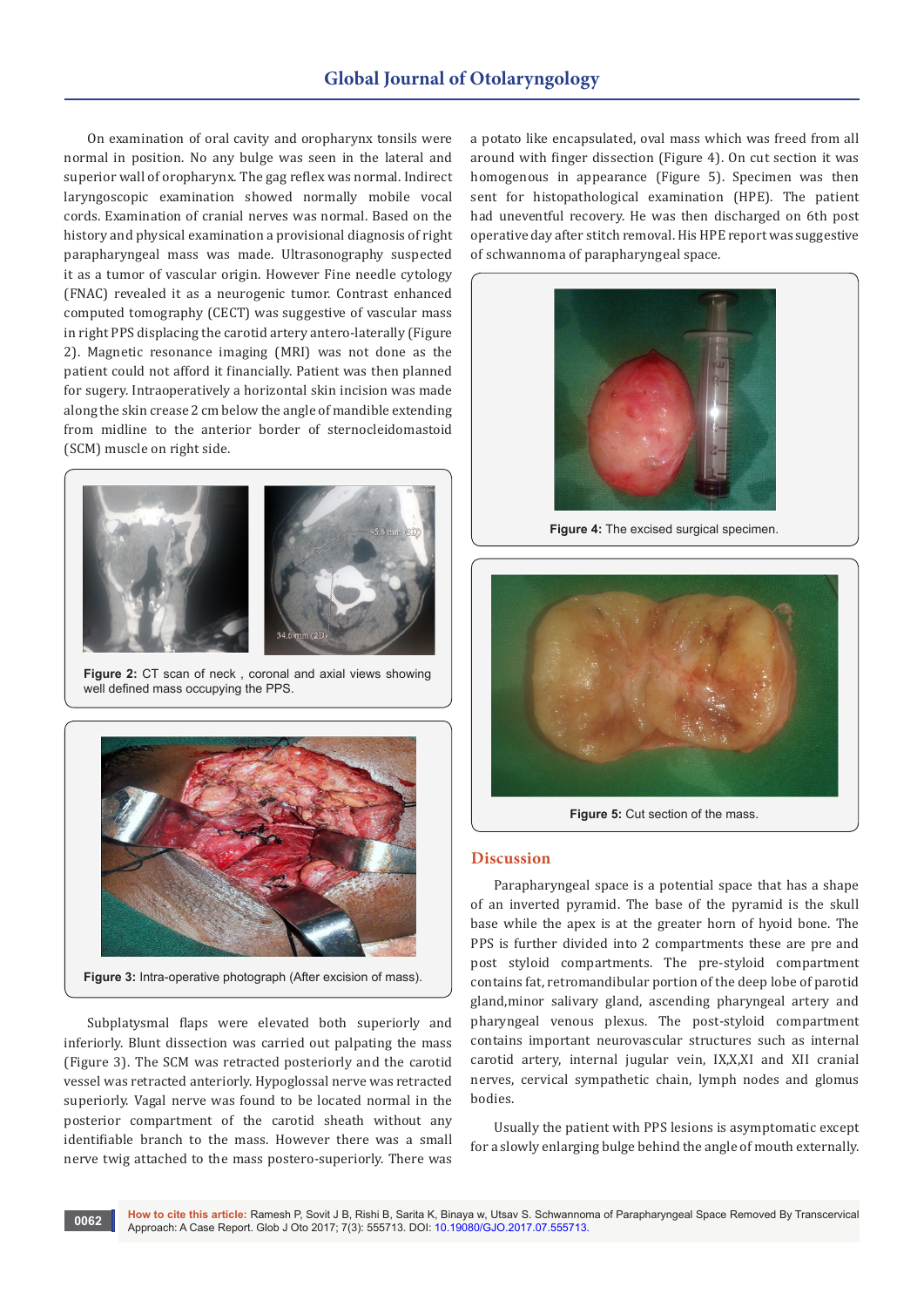And on examination there can be bulge on the tonsillar pillars and soft palate with pseudo-hypertrophy of tonsil. So it can be misdiagnosed as tonsillar neoplasms and peritonsillitis. Enlarging mass pressing the adjacent cranial nerves gives rise to the symptoms such as nasal blockage, hoarseness, aspiration, dysphagia, dysarthria; and horner syndrome by the pressure on cervical sympathetic chain.

Schwannoma is an uncommon nerve sheath tumor that can arise from any peripheral, cranial or autonomic nerves with the exception of olfactory and optic nerve [3]. Schwannoma of head and neck region frequently arise from vagus and cervical sympathetic chain. The clinical presentation of schwannoma does not have any particular characteristic features. Thus it poses diagnostic dilemma. Investigations advised fro PPS swellings includes USG, FNAC, CT or MRI. Occasionally CT angiography may have to be performed especially when the vascular malformation is suspected. CECT or MRI can well delineate the schwannoma.

Treatment of PPS schwannoma is surgical excision. As the schwannoma is well encapsulated it can completely be removed. There are various approaches for the surgical excision of such masses such as transcervical, transparotid and transmandibular approaches [4]. These approaches can also be used in combination when necessary; such as transparotidtranscervical approach; and addition of mandibulotomy in both the transparotid and transcervical approach to increase the exposure. The aim of different surgical approaches is to provide adequate exposure and to minimize the chances of complications such as neurovascular injuries. The choice of approach is based on the site and size of the tumor; and the surgeon's preference as well. Generally the transcervical approach is used for poststyloid tumors and while the transparotid approach is chosen for pre-styloid tumors.

Transparotid approach is usually used for neoplasms of deep lobe of parotid gland. Superficial parotidectomy is performed initially then the deep lobe tumor is removed by retracting the branches of facial nerve. Mandibulotomy can also be combined with this approach to provide better exposure. In transcervical approach, the submandibular gland is either removed or retracted anteriorly to provide better exposure. Blind finger dissection is commonly done in this approach as this does not give adequate exposure to the neoplasms growing towards skull base superiorly. As like transparotid approach, transcervical approach can also be combined with mandibulotomy. Transmandibular

approach uses mandibulotomy at different locations such as body of mandible, angle, ramus, and parasymphyseal mandibulotomy. Complications due to mandibulotomy includes inferior alveolar nerve injury,loss of dentition,malocclusion, malunion or nonunion of mandible. Occasionally it requires a tracheostomy as well.

Before excision of the neurogenic tumors of PPS, the patient should be informed about the possible neurological complications such as injury to cranial nerves VII, IX, X, XI and XII and cervical sympathetic chain. In our case we chose the transcervical approach. Potato like well encapsulate mass was removed in toto. No obvious attachement of the tumor was seen except for a small twig in the postero-superior part. It was probably arising from one of the branches of cervical sympathetic chain. The patient had uneventful recovery. Serious neurological complications such as an injury to cranial nerves VII,IX,X,XI and XII are not uncommon following surgery in the parapharyngeal space [5]. However, our patient did not develop any neurological or vascular complications following excision of the mass. Patient had no complaints and without signs of recurrence on his last follow up 6 months post-operatively.

### **Conclusion**

Schwannoma of PPS usually presents with the painless, slowly progressive swelling in the upper part of neck which usually does not have any specific clinical features. Preoperative investigation in the form of radio-imaging is very useful in such cases. Complete surgical excision is the treatment of choice which can be done via different surgical approaches. Transcervical approach can be very useful to remove PPS tumors which alone can provide adequate exposure thus avoiding the risk of complications due to mandibulotomy.

#### **References**

- 1. [Batsakis JG, Sneige N \(1986\) Parapharyngeal and retropharyngeal](https://www.ncbi.nlm.nih.gov/pubmed/2650597)  [space diseases. Ann Otol Rhinol Laryngol 98: 320-321.](https://www.ncbi.nlm.nih.gov/pubmed/2650597)
- 2. [Katre MI, Telang RA \(2015\) Schwannoma of parapharyngeal space: a](https://www.ncbi.nlm.nih.gov/pmc/articles/PMC4376844/)  [case report. Indian Journal of Surgery 77\(1\): 79-81.](https://www.ncbi.nlm.nih.gov/pmc/articles/PMC4376844/)
- 3. [Kang GC, Soo KC, Lim DT \(2007\) Extracranial non-vestibular head and](https://www.ncbi.nlm.nih.gov/pubmed/17483850)  [neck schwannoma: A 10 years experience. Ann Acad Med Singapore](https://www.ncbi.nlm.nih.gov/pubmed/17483850)  [36\(4\): 233-248.](https://www.ncbi.nlm.nih.gov/pubmed/17483850)
- 4. [Awasti SK, Dutta A \(2011\) Cervical sympathetic chain schwannoma:](https://www.ncbi.nlm.nih.gov/pmc/articles/PMC3138947/)  [A case report. Indian J Otolaryngol Head Neck Surg 63\(3\): 292-294.](https://www.ncbi.nlm.nih.gov/pmc/articles/PMC3138947/)
- 5. [Presutti L, Molteni G, Malvè L, Marchioni D, Ghidini A, et al. \(2012\)](https://www.ncbi.nlm.nih.gov/pubmed/21461894)  [Parapharyngeal space tumors without mandibulotomy: our](https://www.ncbi.nlm.nih.gov/pubmed/21461894)  experience. [Eur Arch Otorhinolaryngol 269\(1\): 265-273.](https://www.ncbi.nlm.nih.gov/pubmed/21461894)